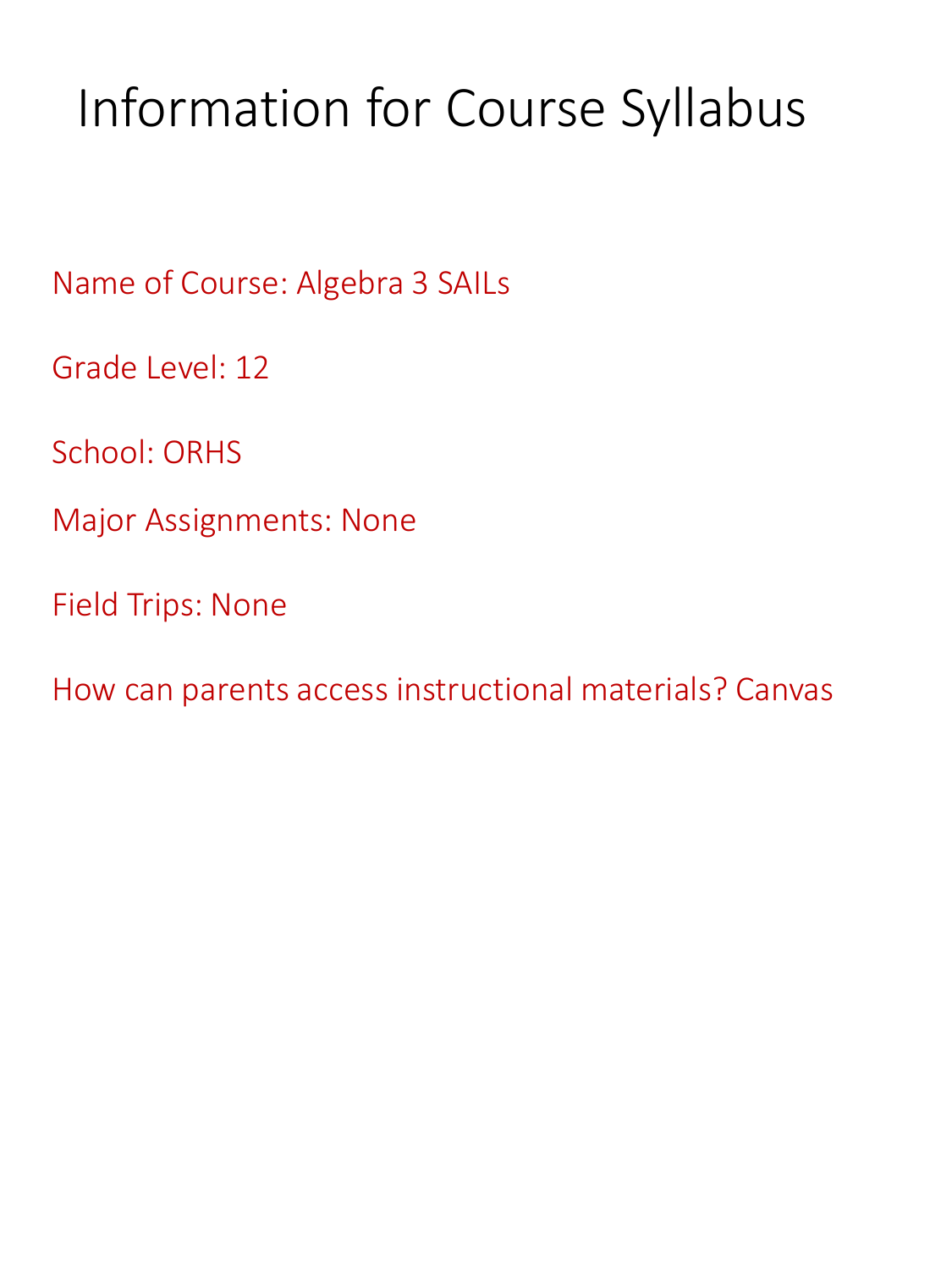## **Term 1**

Introduction to Fractions and Decimals

Factors and Prime Factorization

Simplifying Fractions

Fractions and Problem Solving

Rounding

Decimals and Problem Solving

Comparing Fractions and Decimals

Symbols and Sets of Numbers

Absolute Value

Order of Operations

Real Numbers and Problem Solving

Introduction to Percent

Solving Percent Problems

Solving Percent Problems-Interest

Unit Conversion-Length

Unit Conversion-Weight and Mass

Unit Conversion-Capacity

Perimeter and Circumference

Area

Volume of Solids

Surface Area

Real Numbers Unit **Real Numbers Unit**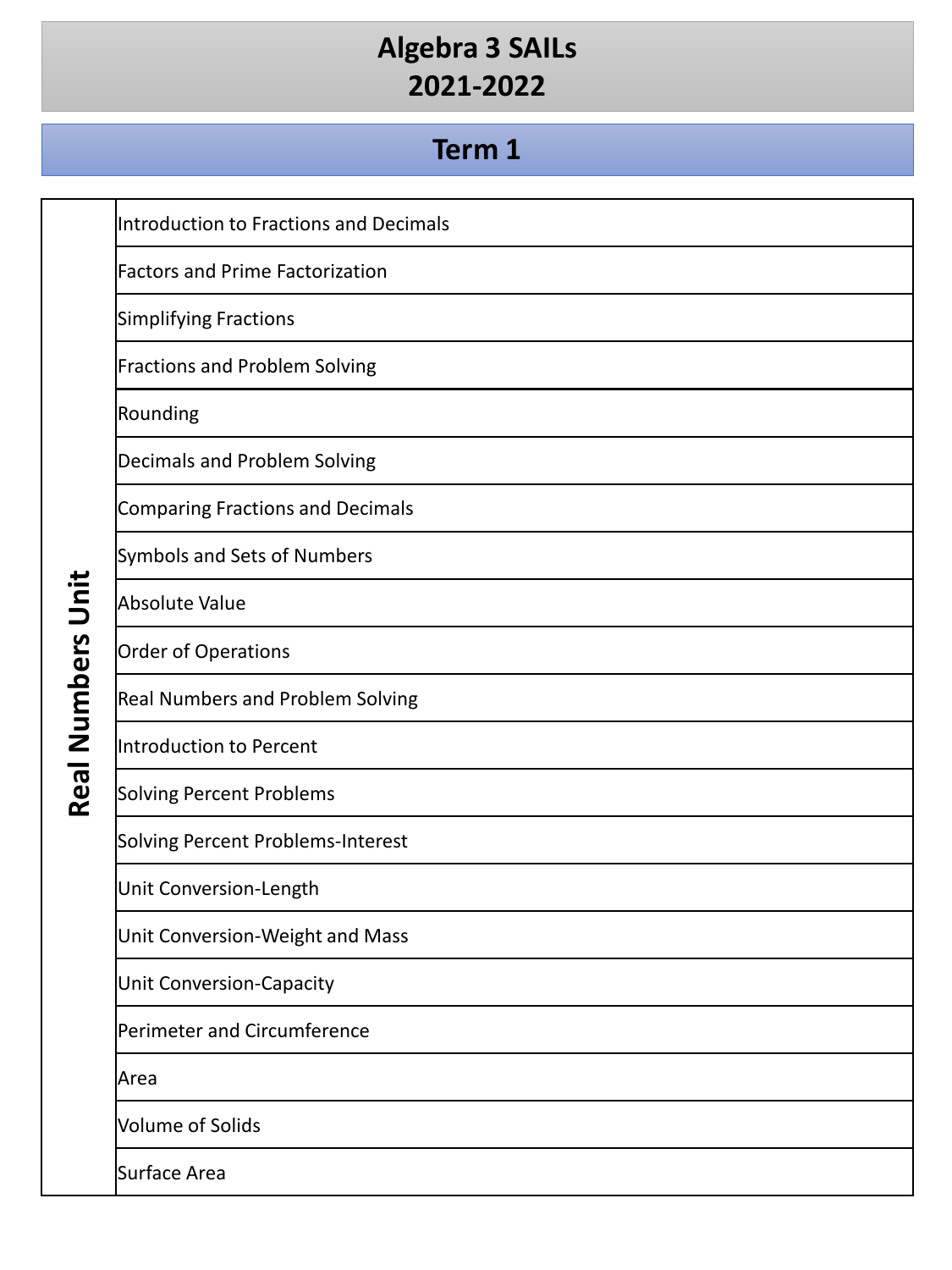#### **Term 1**

Evaluate with Substitution

The Distributive Property

Combining Like Terms

Unit Add and Subtract Polynomials

Multiply Polynomials

Factor Out the Greatest Common Factor, GCF

**Expressions Unit** Expressions Rules of Exponents - Product Rule

Module Rules of Exponents - Power Rules

Rules of Exponents - Quotient Rule

Rules of Exponents - Negative Exponents

Use the Rules of Exponents

Scientific Notation

Equations and Inequalities Unit **Equations and Inequalities Unit**

**Operations with Algebraic** 

**Operations with Algebraic** 

Solutions to Equations Addition Property of Equality Multiplication Property of Equality Solving Multi-Step Equations Further Solving of Linear Equations Further Solving of Linear Equations II Formulas and Problem Solving Graphing One-Variable Inequalities Solving One-Step Inequalities Solving Multi-Step Inequalities Understanding Proportions

Solving Problems Involving Proportions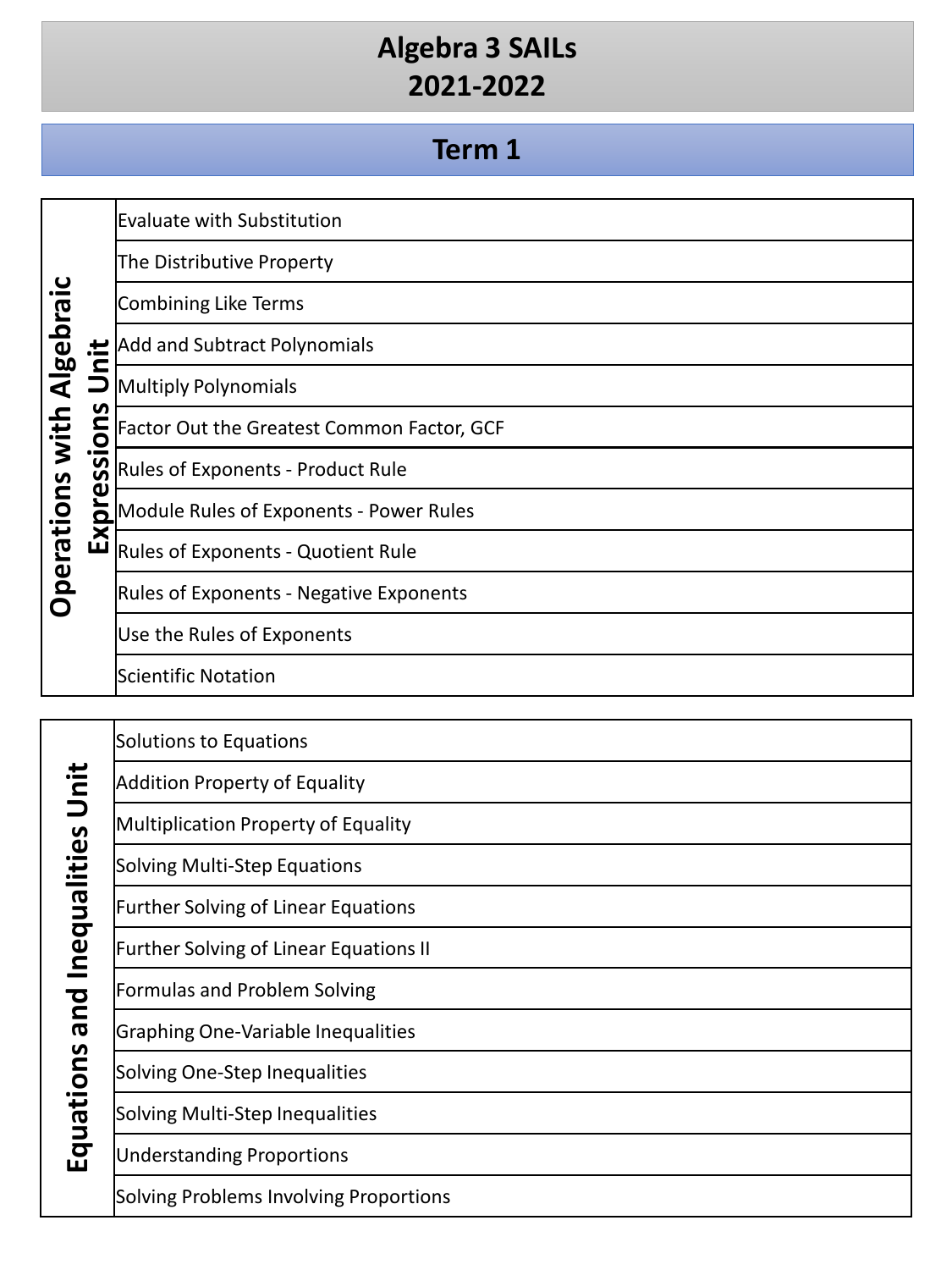#### **Term 2**

| $\ddot{\vec{a}}$<br><b>Suideri</b><br>$\overline{\mathbf{G}}$<br>Linear | Coordinate Plane                              |
|-------------------------------------------------------------------------|-----------------------------------------------|
|                                                                         | <b>Graphing Linear Equations</b>              |
|                                                                         | <i><u><b>Intercepts</b></u></i>               |
|                                                                         | Slope                                         |
|                                                                         | Slope as Rate of Change                       |
|                                                                         | Slope-Intercept Form                          |
|                                                                         | Point-Slope Form                              |
|                                                                         | Introduction to Functions                     |
|                                                                         | <b>Function Notation</b>                      |
|                                                                         | Graphing Linear Inequalities in Two Variables |
|                                                                         | Mathematical Modeling                         |

Modeling and Critical Thinking Unit **Modeling and Critical Thinking Unit** Factoring Trinomials

Factor Trinomials where a is not 1

Solve by Factoring

Simplifying Square Roots

Solve with the Quadratic Formula

Solving Linear Systems of Equations by Graphing

Solving Linear Systems of Equations by Substitution

Solving Linear Systems of Equations by Addition

Solving Nonlinear Systems of Equations

Charts and Graphs (p. 111)

Measures of Central Tendency

Scatter Plots

Counting and Intro to Probability

Addition and Multiplication Rules

Complements and Conditional Probability